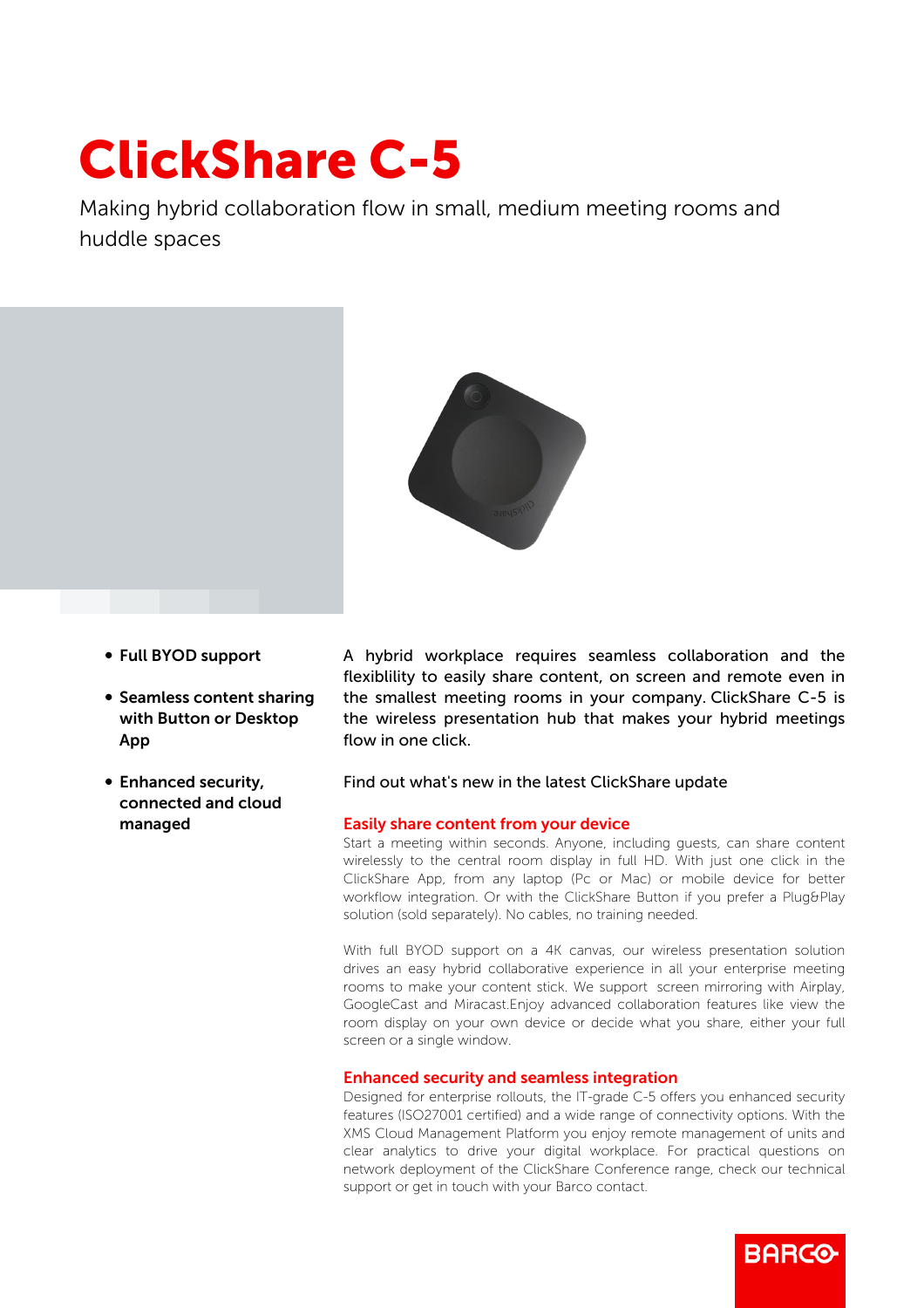

## Boost collaboration in your existing fixed conference room

The ClickShare C-5 can be used stand-alone or in combination with your existing conference room. It empowers hybrid meetings in existing Microsoft Teams, Zoom or Webex conference rooms with simple, one-click wireless content sharing. ClickShare completes the existing set-up and makes hybrid collaboration flow. Designed to fit your business perfectly and evolve with it. With flexibility for the future built in, it's one of the smartest investments you can make in your meeting room or conference room ecosystem.